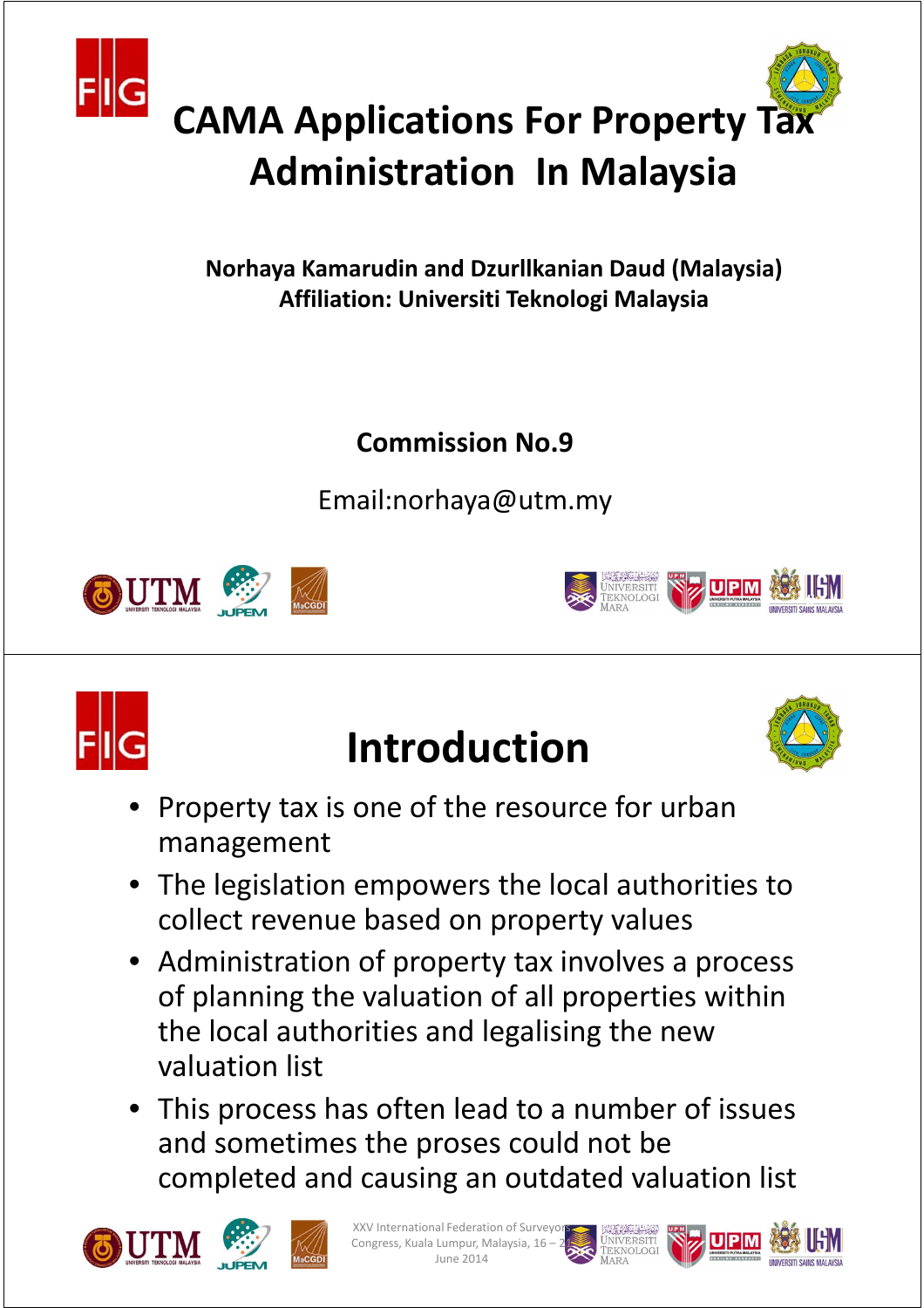

## **Issues in property taxation**



- Preparing valuation list
- Getting an equitable and fair tax
- Time
- **Manpower**
- **Expertise**



```
XXV International Federation of Surveyor
Congress, Kuala Lumpur, Malaysia, 16 – 21 
               June 2014
```




#### **What is CAMA?**



- CAMA is a generic term which refers to any soft-wares application to assist in property valuation (McCluskey et al, 1997)
- Development of a valuation model for the whole area and not just limited to a particular area (Deddis,2002).
- The objective of building the valuation model is to be able to analyse and value a number of properties efficiently taking into consideration of demand and supply a market factors.
- Some of its functions are for valuing property, maintaining property data, ensuring tax equity through uniform tax base valuations
- Involves mass appraisal to a large group of properties systematically using standard procedures and tested statistically(Eckert et al, 1990)
- This system use recent property transactions which are assumed to be the best indicators to estimates market value for all properties (Meelun *et al*., 2010).



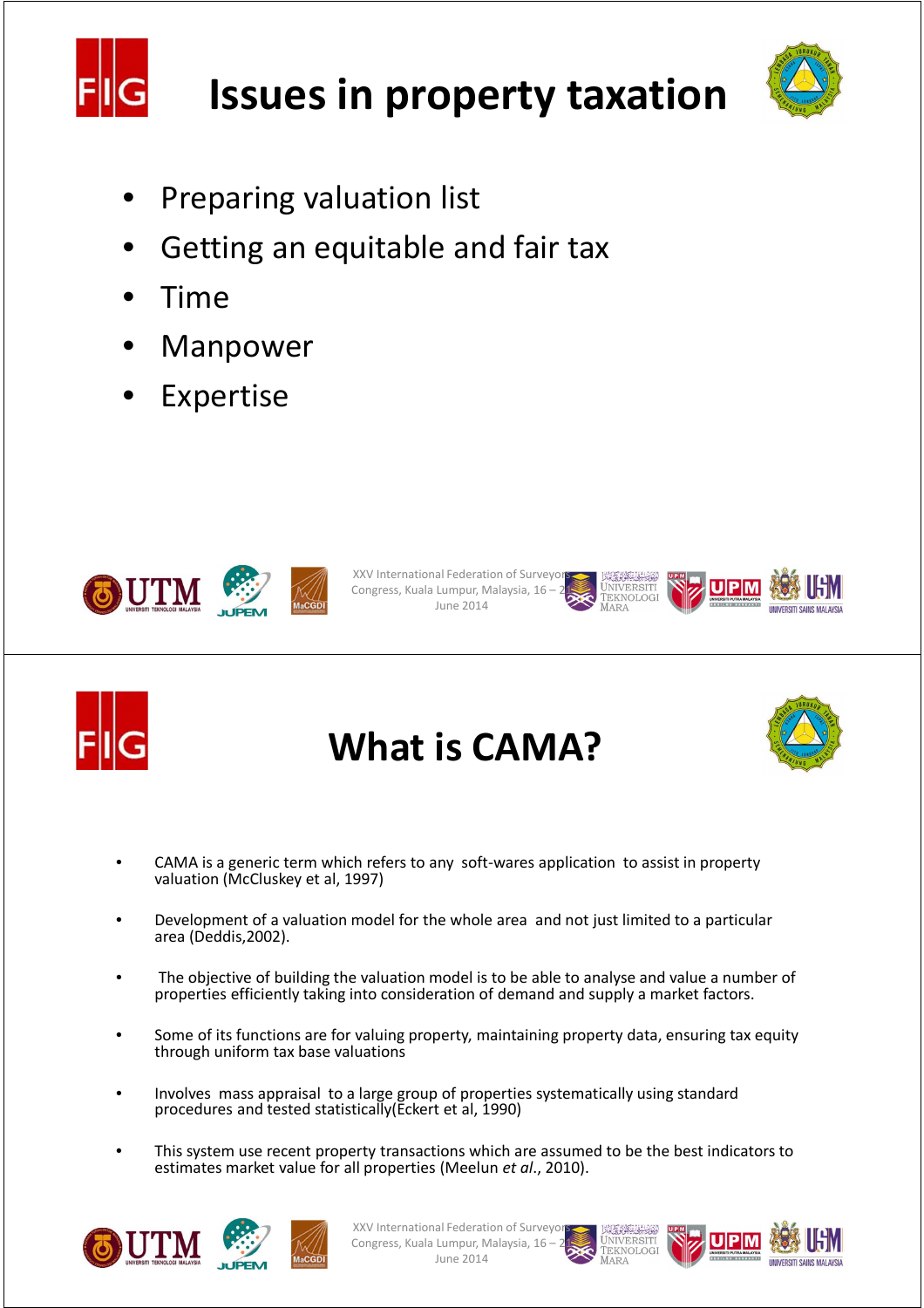

### **How does the CAMA system works**



- Valuation menu to do all valuation task
- Report menu for reporting
- Data management menu
- Management data







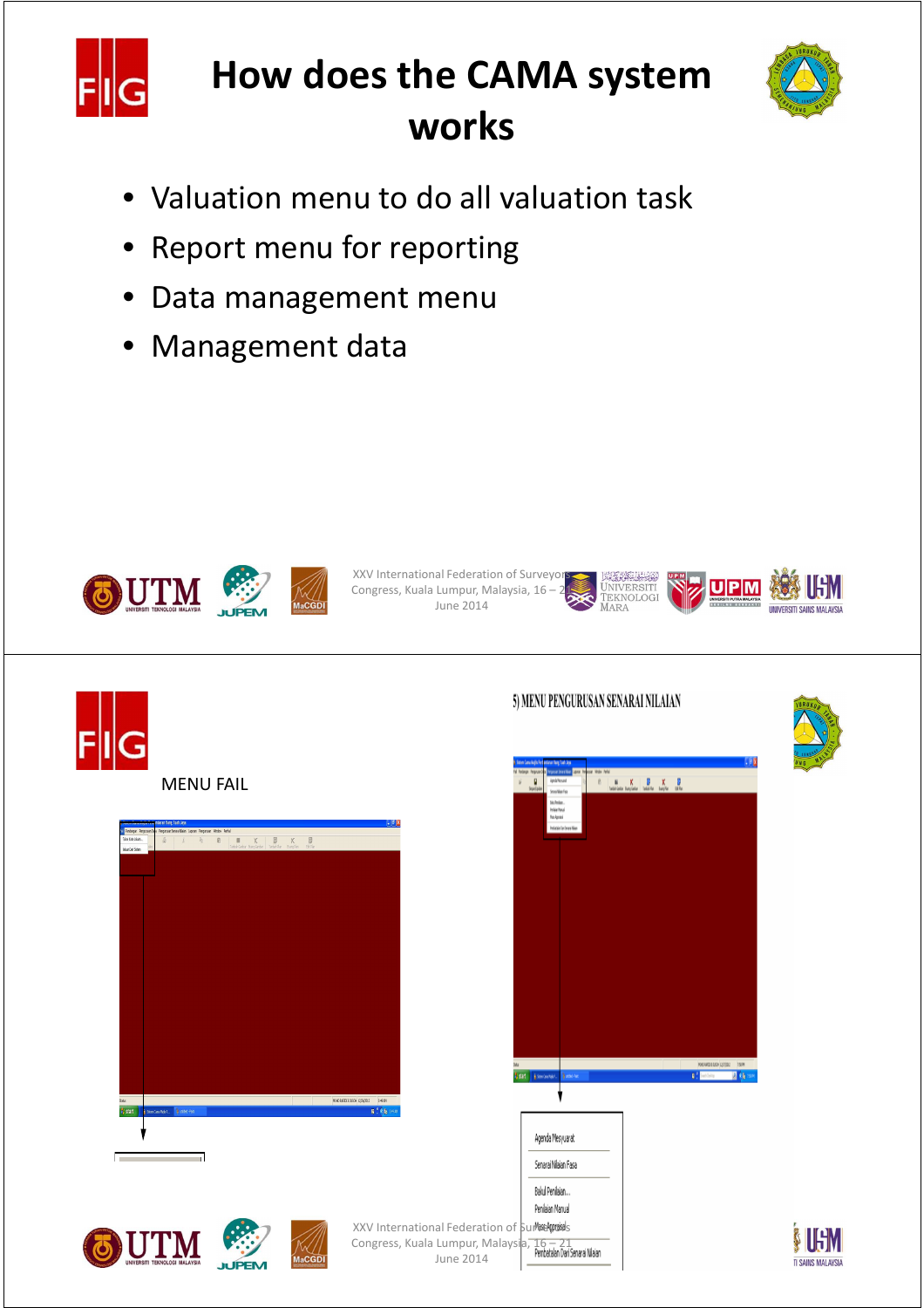



## **Application of CAMA in Malaysia**

#### **- A survey on 49 local authorities**





## **Aspects surveyed**



- Man power to conduct valuation
- **Revenue**
- **Expenditure**
- Perception of local authorities on CAMA application **FIG 2014 Congress, 16 – 21 June, Kuala Lumpur**<br>FIG 2014 Congress, 16 – 21 June, Kuala Lumpur<br>FIG 2014 Congress, 16 – 21 June, Kuala Lumpur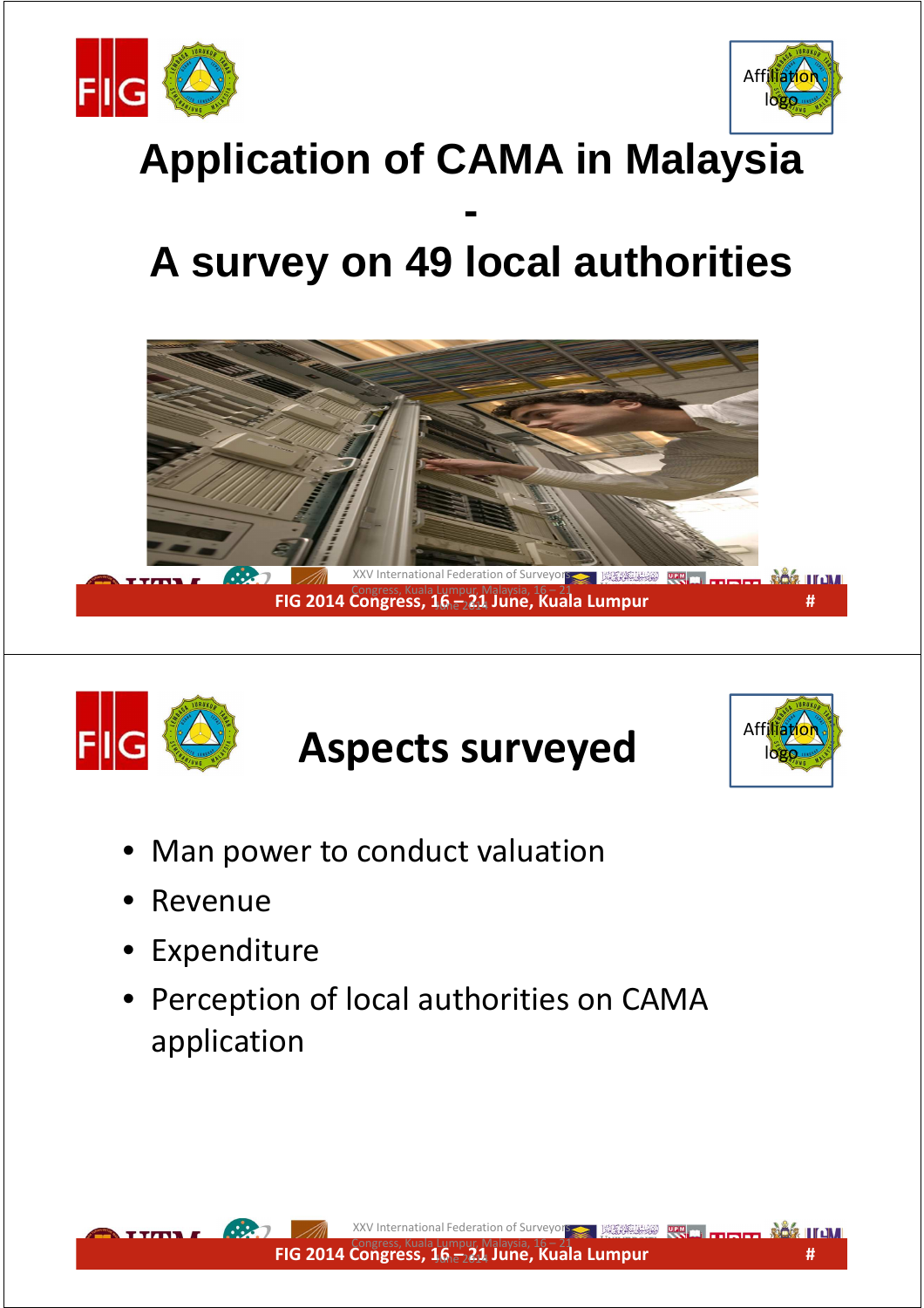



#### **Man power to conduct valuation**

- Many LA have not enough man power to carry out valuation exercise
- A city council with 120000 properties with 0nly 3 valuers could not complete the valuation task
- Valuation need to be expedite so as to complete the valuation task for a new valuation list
- Requires assistance through a computerised valuation system

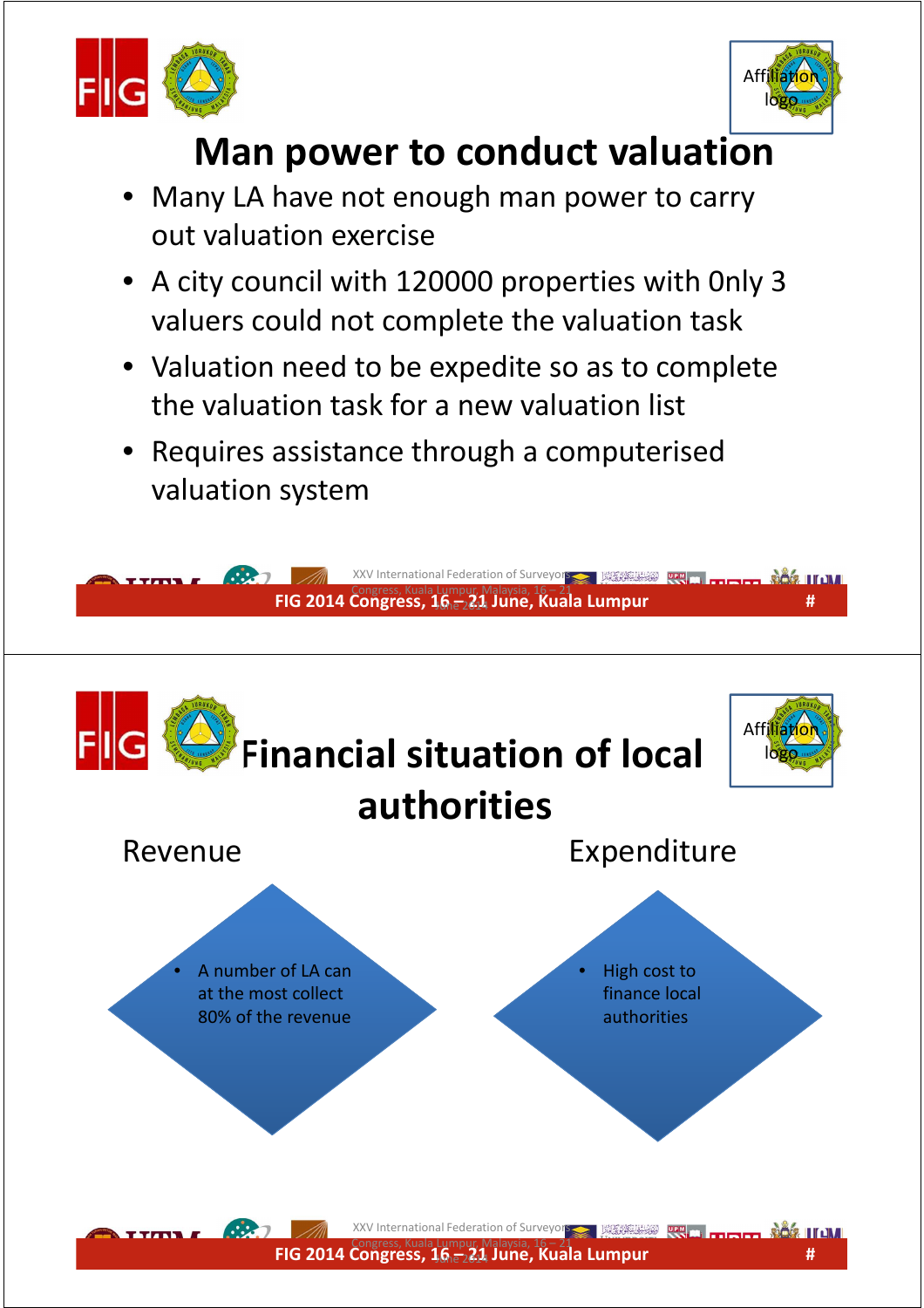

| rception of local authorities<br>on CAMA application           |                                                                   |  |
|----------------------------------------------------------------|-------------------------------------------------------------------|--|
| <b>Work scope</b>                                              | <b>Acceptance of local authorities(%)</b>                         |  |
| Ability to handle large data                                   | 97.8                                                              |  |
| Speedy valuation                                               | 95.6                                                              |  |
| Accuracy and consistency                                       | 95.6                                                              |  |
| Low administration cost                                        | 79.5                                                              |  |
| Less manpower and constraint                                   | 90.7                                                              |  |
| Improve equity and fair tax                                    | 80.5                                                              |  |
|                                                                |                                                                   |  |
| $\dddot{\bullet}$ :                                            | XXV International Federation of Surveyors.<br>الموسنون تكولوكاتال |  |
| FIG 2014 Congress, $16\frac{1}{12}$ 21 June, Kuala Lumpur<br>Ħ |                                                                   |  |



### **What is next?**



- Local authority must spend for a CAMA system or face further deterioration in property taxing system.
- The government must support all local authorities to upgrade the local authorities property tax system